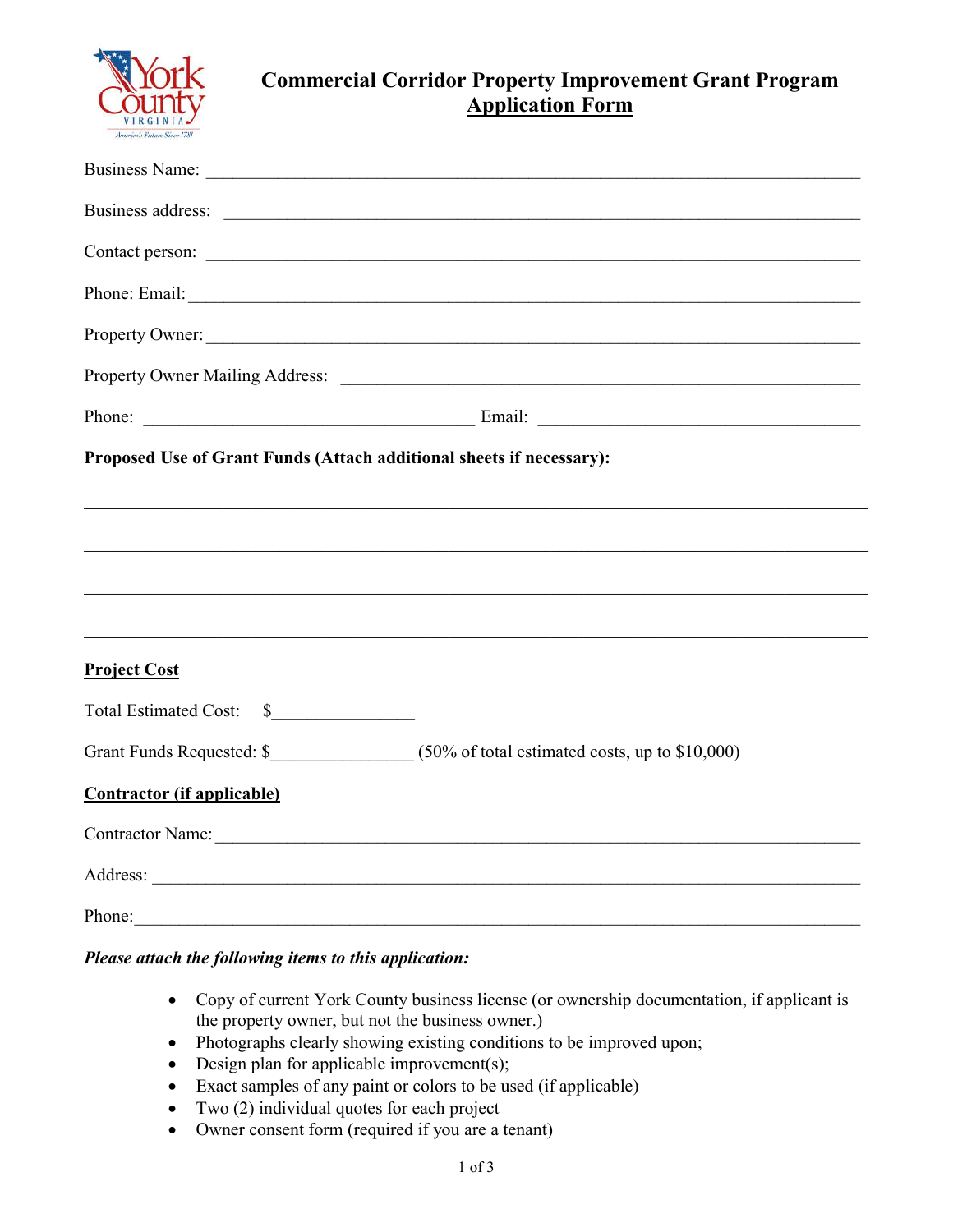I (Applicant) hereby confirm that  $\blacksquare$ currently a business and/or commercial property owner located in York County. Your business must have a current York County Business License at the time of grant application and it must have been active for at least one year prior to applying for grant funds. This license must remain paid and active until one year after the date grant funds are received. If you close and/or relocate your business out of York County within one year of receiving grant funds, you must repay 50% of the total grant awarded.

Your business must have been in business in a commercially‐zoned (GB, LB, or EO) corridor of York County for a minimum of one year prior to applying for grant funds. (Properties located in industrial parks are not eligible for grant funding)

I understand that grant funds will be awarded on a first-come, first-served basis and that applications may be evaluated based on the following criteria, at the discretion of the Evaluation Committee:

- Proposed use of the grant funds, the magnitude of improvements, and their impact on the revitalization of the corridor
- Amount of private investment being proposed
- Length of time business has been operating in York County

I also understand that grants will only be awarded for work performed **after** approval of this application and that all work must begin within six (6) months of approval and be completed within one (1) year of approval.

I agree to provide before and after photos for any applicable project, for use by the York County Economic Development Office. I also agree to a short follow-up interview by OED staff 6-12 months after grant funds are received.

I understand that funds will be awarded only upon satisfactory completion of the project(s), in accordance with the approved application. I understand I must submit copies of all paid invoices/receipts in order to receive grant funds.

| Signature:    |  |
|---------------|--|
| Printed Name: |  |
| Title:        |  |
| Date:         |  |